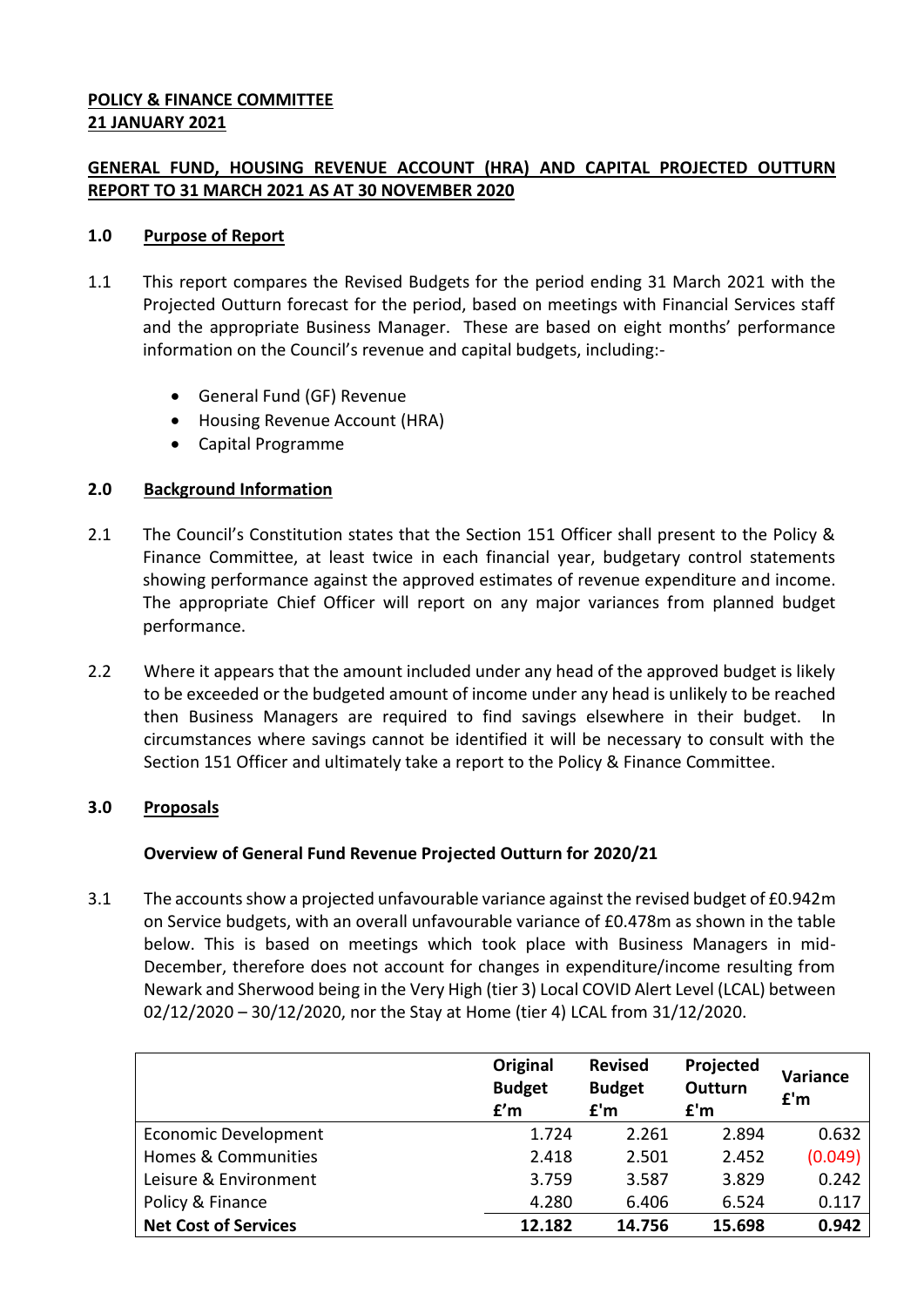| <b>Other Operating Expenditure</b>      | 3.904    | 29.105   | 29.005   | (0.100) |
|-----------------------------------------|----------|----------|----------|---------|
| Finance & Investment Income/Expenditure | (0.009)  | (0.264)  | (0.144)  | 0.120   |
| Taxation & Non-Specific Grant Income    | (19.714) | (46.469) | (47.160) | (0.691) |
| <b>Net Cost of Council Expenditure</b>  | (3.638)  | (2.872)  | (2.601)  | 0.271   |
| Transfer to/(from) Usable Reserves      | 3.082    | 2.316    | 2.523    | 0.207   |
| Transfer to/(from) Unusable Reserves    | 0.556    | 0.556    | 0.556    | 0.000   |
| Transfer to/(from) General Reserves     | 0.000    | 0.000    | (0.478)  | (0.478) |

- 3.2 As can be seen from the table above there are variances projected in service areas and other budgets. Looking at the underlying trends, the detailed variances by Committee can be further summarised and these are shown at **Appendix A**.
- 3.3 Service Budgets managed by the Business Managers is currently predicting an unfavourable variance of £0.942m and represents 6.4% of the total service budgets.
- 3.4 The main reason for a projected unfavourable variance of £0.942m against service budgets is because the council predicts to receive £1.719m less income from sales, fees and charges (SFC) than budgeted for. The council estimates that it will be able to claim between £0.400m and £0.500m from the government in compensation for lost SFC income. This would reduce the projected overall unfavourable variance of £0.478m to between £0.078m and a favourable variance of £0.022m.

| Projected overall variance (after compensation)                | $£0.078m - £(0.022)m$       |
|----------------------------------------------------------------|-----------------------------|
| Estimated compensation for lost sales, fees and charges income | $f(0.400)$ m - $f(0.500)$ m |
| Projected overall unfavourable variance (before compensation)  | £0.478m                     |

- 3.5 As the premise of the Income Support Scheme is based on net losses to the Council, this means that the Council must seek to reduce spend where appropriate in order to mitigate losses. Three claims must be made, each based on four-month tranches. £0.384m was claimed for in total as part of the first two tranches, based on £0.647m of total lost income being declared. The £0.183m claimed for as part of tranche 1 (April 2020 – July 2020) was received in December 2020. There will be a reconciliation process at year-end as part of the final tranche 3 claim.
- 3.6 The Nottinghamshire Business Rates Pool may also return some funding to the council for 2020/21, though it cannot currently be quantified how much this may be, as it is based on the non-domestic rates (NDR, or 'business rates') income received by all authorities within the pool. Officers across Nottinghamshire are working to review the position, albeit this will be difficult to predict as the landscape for businesses is currently so volatile. Nottinghamshire S151 officers keep this under review during the year to assess the latest information collated across the County. This will then be fed into future forecast outturn reports.
- 3.7 Non-Service expenditure is expected to have a favourable variance against the revised budget of £0.671m. The £0.120m unfavourable variance against Finance & Investment Income/Expenditure primarily relates to the reduction in forecast investment interest income being more than the reduction in forecast interest spend.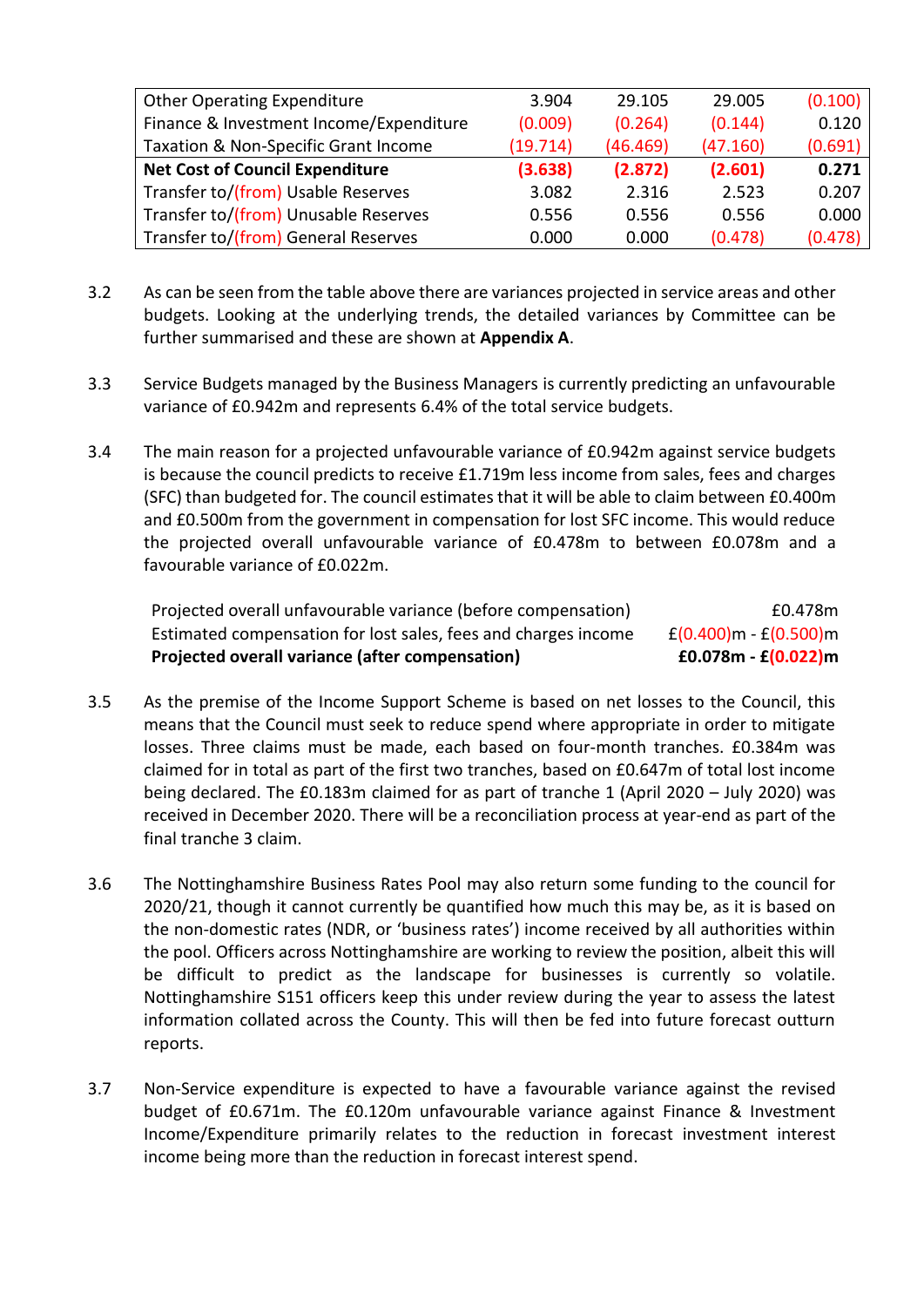3.8 The £0.791m variance across the Other Operating Expenditure and Taxation & Non-Specific Grant Income lines relates to the following additional grant income that the council has received that was not budgeted for and/or is not expected to be fully spent:

| Grant                                                                            | f'm   |
|----------------------------------------------------------------------------------|-------|
| COVID-19: emergency funding for local government tranche 4 allocation            | 0.338 |
| Administration of the Small Business Grant Fund; Retail, Hospitality and Leisure | 0.247 |
| Grant Fund; and Local Authority Discretionary Grant Fund (£0.170m + £0.077m)     |       |
| Allocation of Additional Restrictions Grant towards Business Support             | 0.100 |
| Local Authority Compliance and Enforcement Grant                                 | 0.056 |
| Administration of the COVID-19 Test and Trace Support Payments                   | 0.026 |
| Administration of the Council Tax Hardship Fund                                  | 0.023 |
|                                                                                  | 0.791 |

- 3.9 In the report to this Committee on 26/11/2020, the overall unfavourable variance of £1.094m assumed that the tranche 4 COVID allocation of £0.338m from Ministry of Housing, Communities and Local Government (MHCLG) would be transferred to reserves, and that the £0.170m funding to administer the Small Business Grant Fund and Retail, Hospitality and Leisure Grant Fund would be used on the costs of administering these grants. It is now proposed that, in addition to the £0.170m, to use the £0.338m tranche 4 allocation and £0.077m funding received to administer the Local Authority Discretionary Grant Fund to mitigate the overall unfavourable variance on the General Fund in 2020/21. It is anticipated that the use of these grants (£0.585m), together with the Income Support Scheme funding, will result in the GF being balanced at year-end.
- 3.10 The variance in relation to the remaining grants (£0.207m) is currently forecasted to be transferred to reserves, as per the 'Variance' on the 'Transfer to/(from) Usable Reserves' line. The £0.100m allocation of the Additional Restrictions Grant towards business support relates to a business resilience initiative proposed by the Business Manager – Economic Growth, and is being transferred to reserves in order to be spent during 2021/22. Where the remaining funds are needed throughout the year for additional spend, they will be allocated and a reduced amount forecasted to be transferred to reserves.
- 3.11 The council is also aware that it will receive further funding, such as for COVID compliance and contact tracing from Nottinghamshire County Council, based on defrayed expenditure. The allocation of this is £0.248m and Finance officers are currently working with other BM's in order to allocate this funding.
- 3.12 It should be noted that the projected outturn variances are still somewhat indicative, and that these will become more accurate in subsequent months, as officers continue to refine budgets and forecasts in light of the latest information available.
- 3.13 The council has received £1.821m grant funding from MHCLG for additional COVID-19 related cost pressures over four tranches. Additional costs the Council has incurred due to COVID have been borne centrally rather than by individual services for transparency/clarity, and so as to not overstate 2020/21 spend on mainstream services.
- 3.14 Each year, the government announces which reliefs that business rate payers will be eligible for, and how much grant it will compensate councils with for income councils can no longer directly receive from businesses (because of the aforementioned business rate reliefs). Prior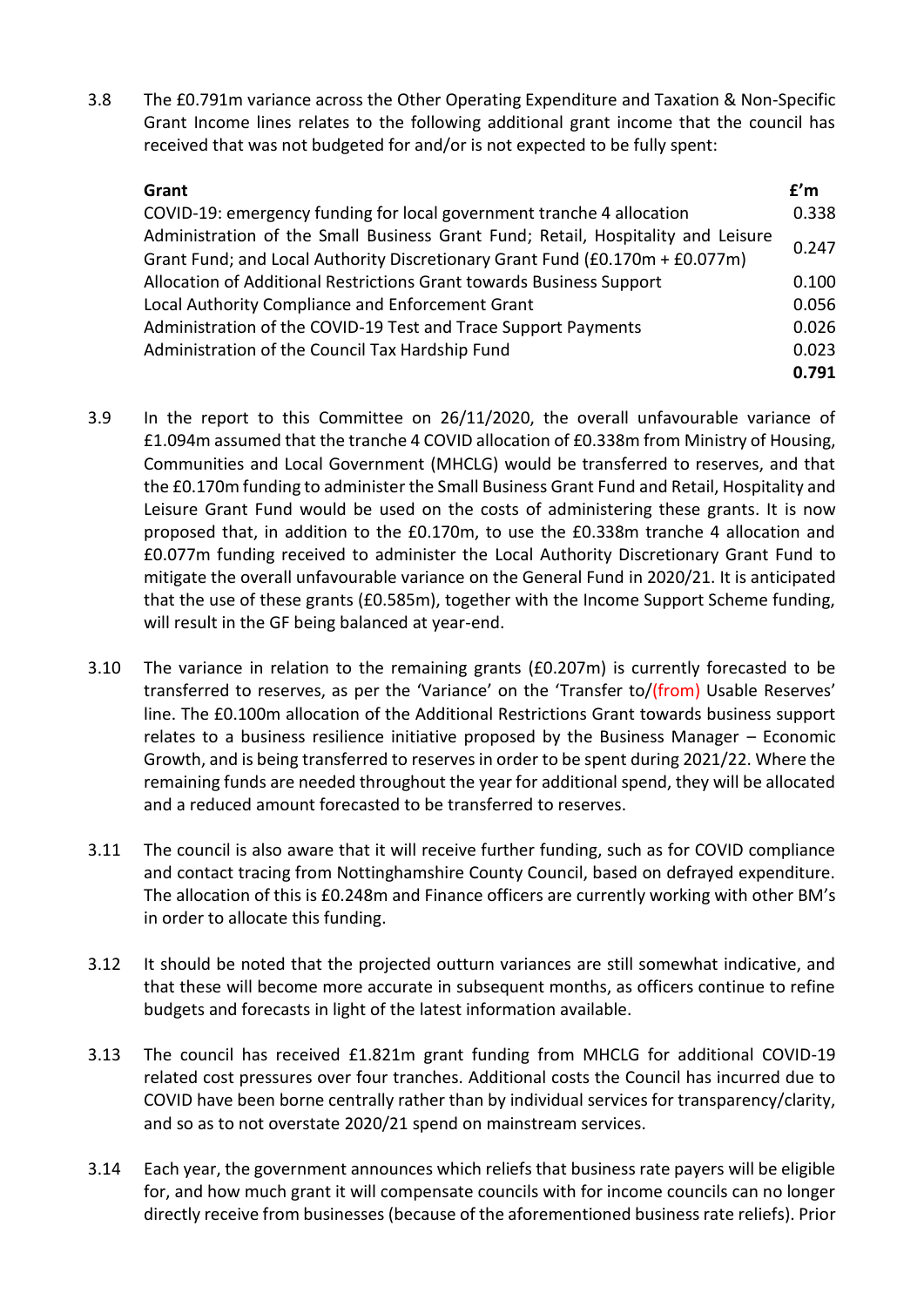to 2020/21, the council has typically received around £2m annually in compensation grant. In 2020/21, because of the Expanded Retail Discount, the council will receive more than £18m in compensation grant. Though the grant relates to the Collection Fund, accounting regulations require it to be paid into the General Fund. There will therefore be a large deficit in the council's Collection Fund at year-end, and, conversely, a large surplus in its General Fund which will need to be transferred to reserves to pay for the Collection Fund deficit. MHCLG are developing guidance for local authorities on the appropriate accounting arrangements.

# **Overview of Projected Housing Revenue Account (HRA) Outturn for 2020/21**

3.15 With reference to the 'Variance' column in the table below, the HRA accounts show a projected favourable variance against the revised budget of £2.042m as follows:

|                                          | Original      | <b>Revised</b> | Projected | Variance |
|------------------------------------------|---------------|----------------|-----------|----------|
|                                          | <b>Budget</b> | <b>Budget</b>  | Outturn   | f'm      |
|                                          | f'm           | f'm            | f'm       |          |
| Expenditure                              | 17.508        | 17.354         | 15.683    | (1.670)  |
| Income                                   | (24.255)      | (24.100)       | (24.467)  | (0.367)  |
| <b>Net Cost of HRA Services</b>          | (6.746)       | (6.746)        | (8.796)   | (2.037)  |
| <b>Other Operating Expenditure</b>       | 0.489         | 0.033          | 0.033     | 0.000    |
| Finance & Investment Income/Expenditure  | 3.789         | 3.789          | 3.783     | (0.006)  |
| Taxation & Non Specific Grant Income     | (0.520)       | (0.520)        | (0.520)   | 0.000    |
| (Surplus)/Deficit on HRA Services        | (2.989)       | (3.445)        | (5.487)   | (2.042)  |
| <b>Movements in Reserves</b>             |               |                |           |          |
| Transfer to/(from) Usable Reserves       | 1.628         | 1.628          | 2.233     | 0.605    |
| Transfer to/(from) Unusable Reserves     | (6.581)       | (6.581)        | (6.546)   | 0.035    |
| <b>Transfer to Major Repairs Reserve</b> | 7.942         | 8.398          | 9.801     | 1.402    |
| Total                                    | 0.000         | 0.000          | 0.000     | 0.000    |

- 3.16 This is the first full financial year in which the budget integrates all expenditure and income that Newark and Sherwood Homes Ltd used to formally manage on the council's behalf.
- 3.17 Since February 2020, officers have been working with budget holders in the Housing, Health and Wellbeing directorate to assess the resources required to manage the council's social housing stock.
- 3.18 A report by Savills in 2018/19 identified the potential for the council to realise £0.950m in savings from reintegrating social housing management services back in-house. Officers have currently identified £1.053m in savings through the deletion of vacant posts and surplus resources within services. £0.362m of this has been reinvested, largely in new posts such as the Director of Housing, Health and Wellbeing's post and the Business Manager posts to be appointed to.
- 3.19 An annual £0.691m is therefore available from savings generated by the reintegration that can be reinvested into the council's social housing management services. It is currently assumed that another £0.051m will be used during the remainder of this financial year.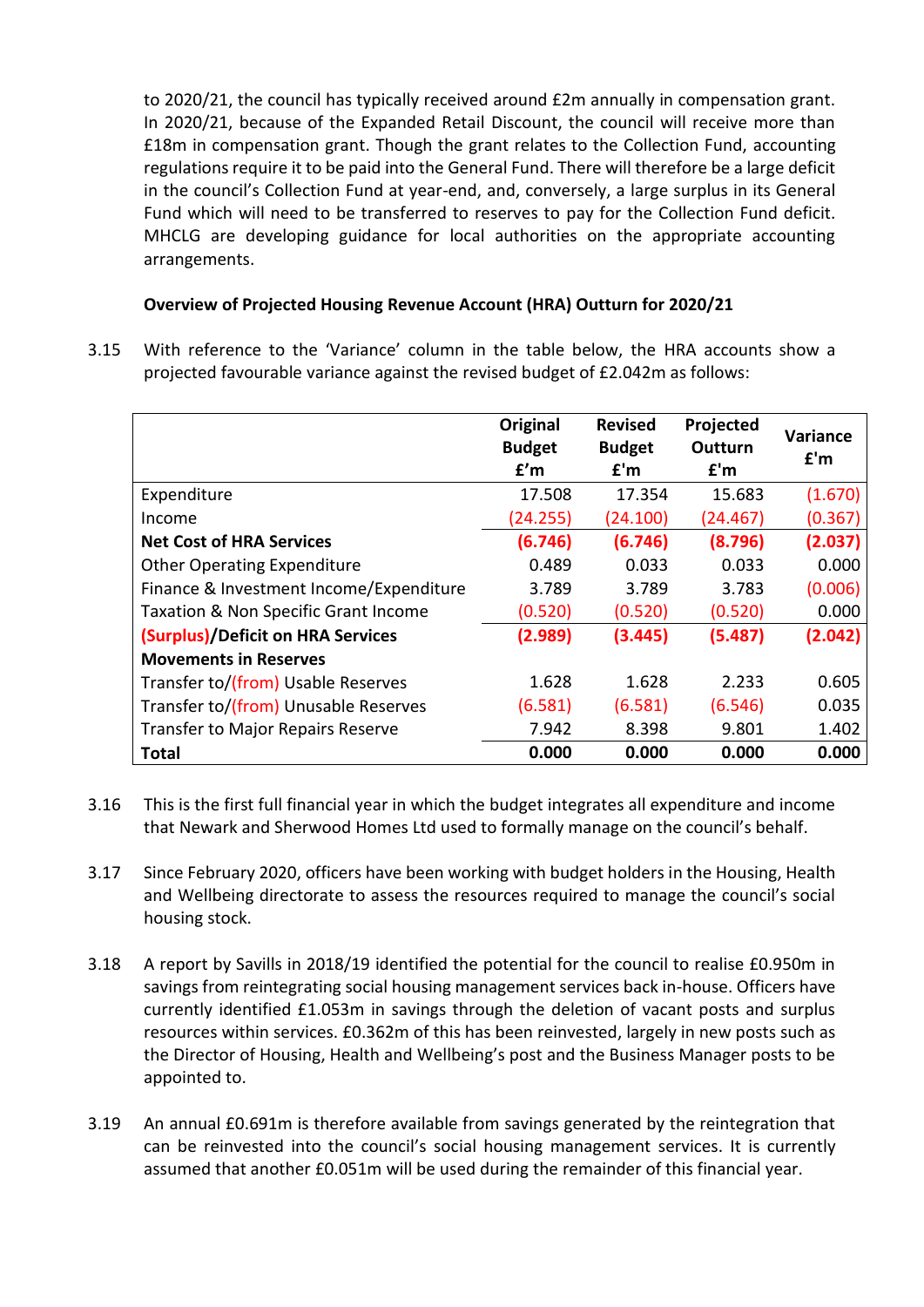- 3.20 Due to the current pandemic, the plans identified within the report tabled at the Policy & Finance Committee during April 2020 have not yet been realised and hence the £0.691m above remains unallocated. Proposals to reinvest the efficiencies will be put forward to the Homes and Communities Committee for consideration and approval. These proposals will be a mixture between reoccurring investment and one-off initiatives. Once agreed these will be built into the base HRA financial Business Plan.
- 3.21 The projected outturn for the year is a net transfer to reserves of £2.042m. The prudent level of reserve set on the HRA working balance is still £2m which would remain constant. As proposed in the table above, the favourable variance identified from the efficiencies generated as a result of reintegrating the housing service would be allocated into a strategic revenue reserve (£0.640m), with the balance of the surplus (£1.402m) then to be transferred into the Major Repairs Reserve to finance future capital expenditure.
- 3.22 The main reasons for the projected favourable outturn variance of £2.042m are:

| Other variances<br>Total                                                  | (0.034)<br>(2.042) |
|---------------------------------------------------------------------------|--------------------|
| Favourable variances on utilities, postage, telephones and training       | (0.202)            |
| Anticipated additional rental income                                      | (0.441)            |
| services back into the council                                            | (0.640)            |
| Efficiencies: net efficiencies generated from bringing housing management |                    |
| Services: a significant number of posts temporarily vacant                | (0.725)            |

# **Overview of Projected Capital Outturn 2020/21**

3.23 The table below summarises the position for the Capital Programme to the end of November 2020 and is split between General Fund and Housing Revenue Account.

|                     | <b>Revised</b><br>Approved<br><b>Budget</b><br>f'm | <b>Revised budget</b><br>updated for<br><b>Approval</b><br>f'm | <b>Actual Spend to</b><br>November 2020<br>f'm | <b>Forecast</b><br>Outturn<br>f'm |
|---------------------|----------------------------------------------------|----------------------------------------------------------------|------------------------------------------------|-----------------------------------|
| <b>General Fund</b> | 33.816                                             | 14.382                                                         | 2.962                                          | 14.382                            |
| <b>HRA</b>          | 24.429                                             | 21.524                                                         | 7.823                                          | 21.039                            |
| <b>Total</b>        | 58.245                                             | 35.906                                                         | 10.785                                         | 35.421                            |

- 3.24 Actual spend to date has been significantly lower than previous years as a proportion of the budget, mainly due to COVID-19 and the subsequent lockdown period. However, much of the spend has started to catch up. As per below a large amount of budget is being profiled to next financial year, though this isn't only due to delays caused by COVID. The HRA investment programme is expecting a favourable variance of -£0.485m at this point in time.
- 3.25 As projects are developed and spending commitments are made, budget requirements can change. It is a requirement that Policy & Finance Committee approve all variations to the Capital Programme. Following the meeting of 26 November 2020, the total approved budget was £58.245m. The additions and amendments that now require approval are detailed in **Appendix C** and summarised as follows: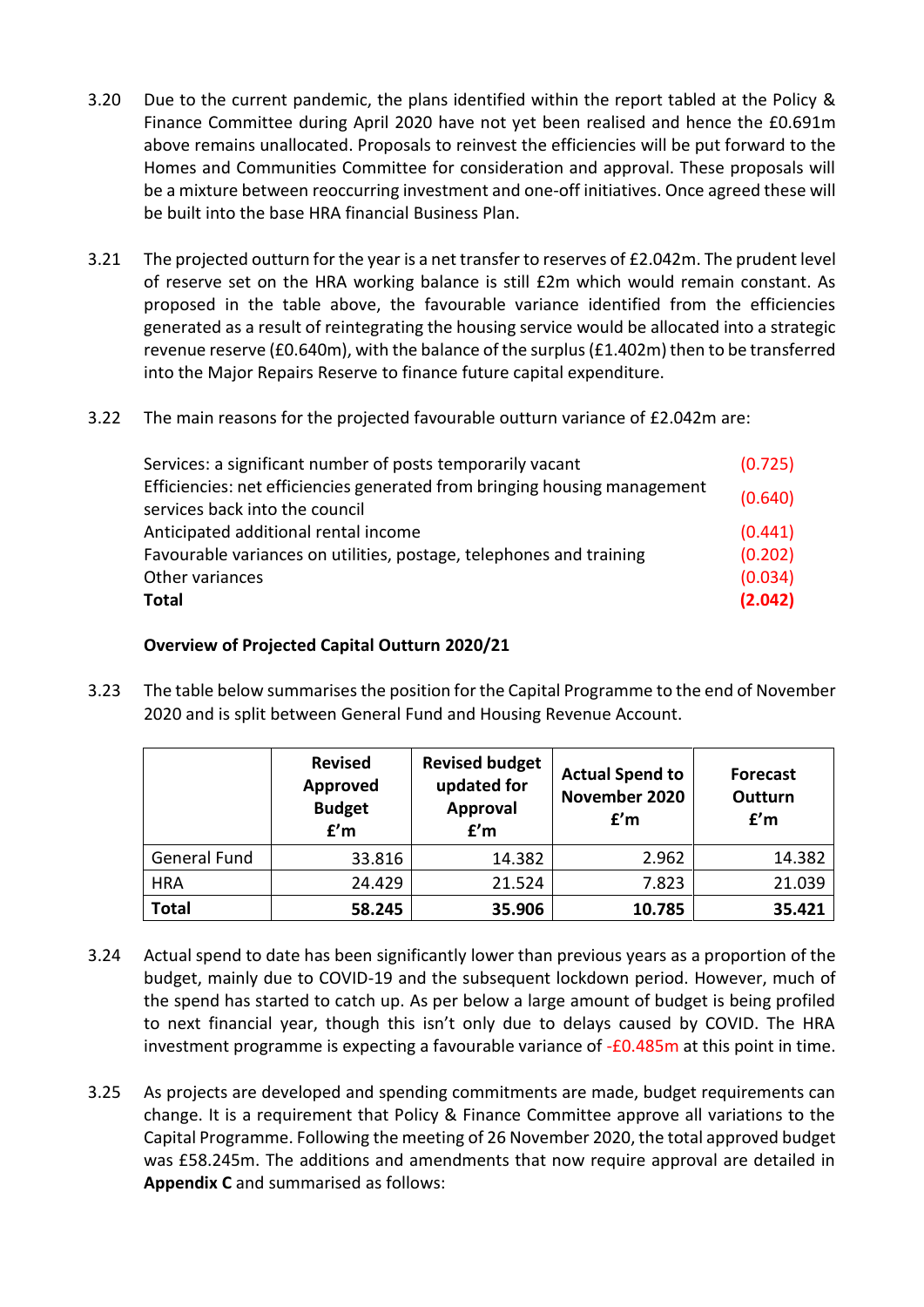| Total                | $-E22.340m$ |
|----------------------|-------------|
| Reprofiles           | $-F22.477m$ |
| Additions/Reductions | £0.137m     |

3.26 If these variations are approved, then the revised budget will be reduced to £35.906m. A more detailed breakdown at scheme level, including some comments on projects progress, can be found at **Appendices D** (General Fund) **and E** (HRA).

## **Capital Programme Resources**

- 3.27 The Capital resources available to the Council are not static. Capital receipts are generated throughout the year, additional grants and contributions are paid to the Council, and borrowing may be increased to fund some projects.
- 3.28 In summary, the revised budget of £35.906m will be financed as follows, with every attempt to minimise the impact on the Council's revenue budget:

|                                            | <b>General Fund</b><br>f'm | <b>HRA</b><br>f'm | <b>Total</b><br>f'm |
|--------------------------------------------|----------------------------|-------------------|---------------------|
| <b>Borrowing</b>                           | 5.869                      | 6.572             | 12.441              |
| <b>External Grants &amp; Contributions</b> | 3.539                      | 0.830             | 4.369               |
| <b>Capital Receipts</b>                    | 0.897                      | 4.079             | 4.976               |
| Community Infrastructure Levy              | 0.620                      | 0.000             | 0.620               |
| <b>Revenue Contributions</b>               | 3.457                      | 10.043            | 13.500              |
| <b>Total</b>                               | 14.382                     | 21.524            | 35.906              |

### **Capital Receipts**

3.28 The Council has been successful in securing a number of capital receipts for both general fund and HRA in previous years, and continues to do so. The current level of capital receipts is detailed in the table below:

|                                                               | General<br><b>Fund</b><br>f'm | <b>HRA</b><br><b>Receipts</b><br>f'm | <b>HRA 1-4-1</b><br><b>Receipts</b><br>f'm | <b>Total</b><br>f'm |
|---------------------------------------------------------------|-------------------------------|--------------------------------------|--------------------------------------------|---------------------|
| <b>Balance at 1st April 2020</b>                              | 1.209                         | 2.440                                | 1.805                                      | 5.454               |
| Received up to end of November 2020                           | 0.000                         | 0.708                                | 0.472                                      | 1.180               |
| Estimated receipts for remainder of the<br>financial year     | 0.102                         | 0.500                                | 0.215                                      | 0.817               |
| Approved for financing                                        | 0.897                         | 1.989                                | 2.090                                      | 4.976               |
| Available Capital receipts balance at 31<br><b>March 2021</b> | 0.202                         | 1.659                                | 0.402                                      | 2.263               |
| Estimated Receipts 2021/22 - 2023/24                          | 2.472                         | 1.000                                | 2.437                                      | 5.909               |
| Approved for Financing 2021/22 -<br>2023/24                   | 2.875                         | 1.924                                | 1.761                                      | 6.560               |
| <b>Estimated Uncommitted Balance</b>                          | 0.011                         | 0.735                                | 1.078                                      | 1.824               |